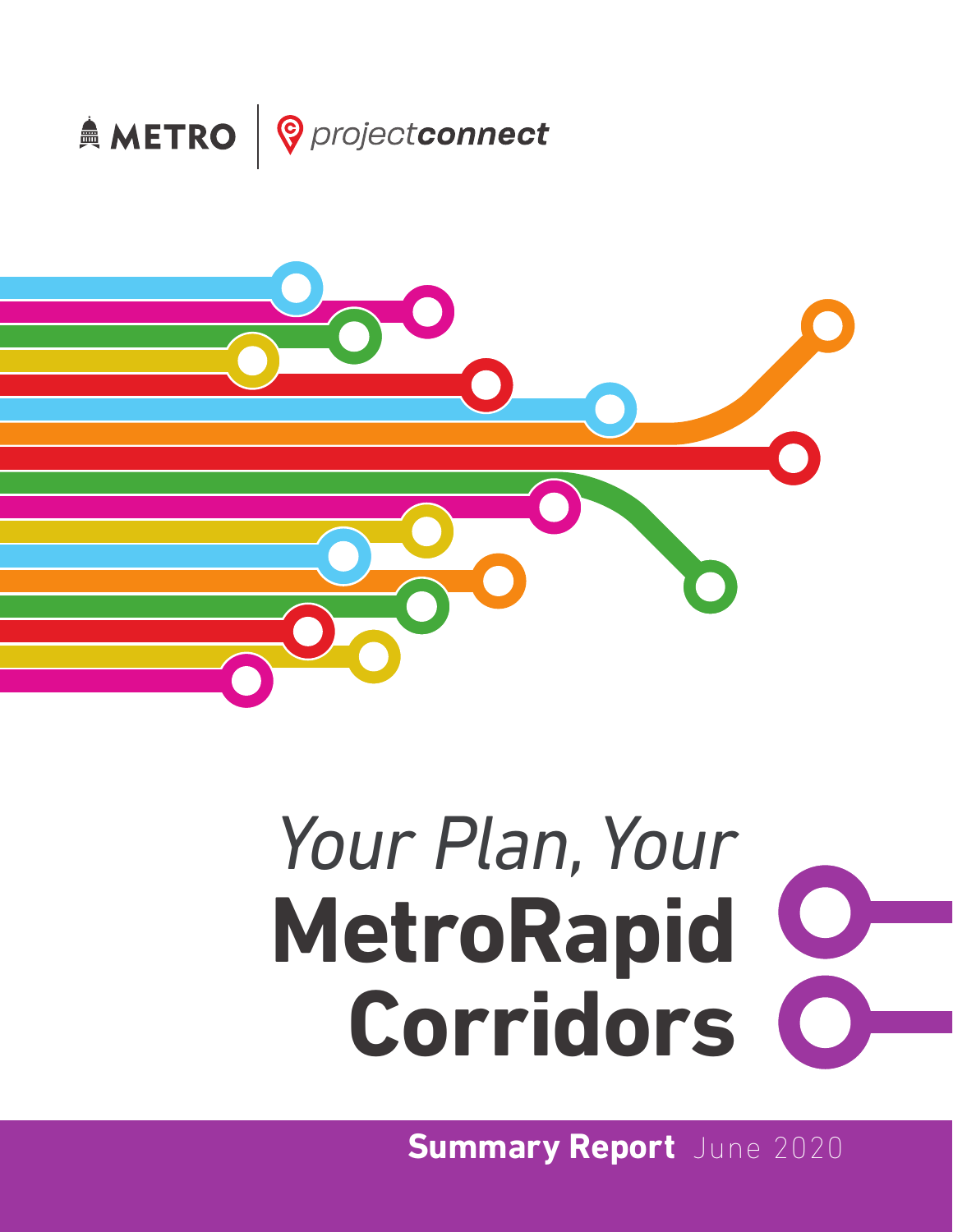# **CONTENTS**

| <b>WHY PLAN THE METRORAPID CORRIDORS</b> |                |
|------------------------------------------|----------------|
| <b>HOW WE GOT HERE</b>                   | $\overline{2}$ |
| <b>WHO IS INVOLVED</b>                   | $\overline{3}$ |
| <b>WHAT WE HEARD</b>                     | 4              |
| <b>HOW IT COULD BE IMPLEMENTED</b>       | 5              |
| <b>HOW IT ALL COMES TOGETHER</b>         | 6              |
| <b>METRORAPIDS AT A GLANCE</b>           | 7              |
| <b>WHAT'S IN IT FOR YOU</b>              | 8              |
| <b>WHAT'S NEXT</b>                       | 10             |
| <b>BUILT TOGETHER TO BENEFIT ALL</b>     | 12             |

| <b>REVISION HISTORY</b> |  |                            |  |
|-------------------------|--|----------------------------|--|
| <b>DATE</b>             |  | <b>VERSION DESCRIPTION</b> |  |
| April 2020              |  | Initial publication        |  |
| June 2020               |  | Revised for clarity        |  |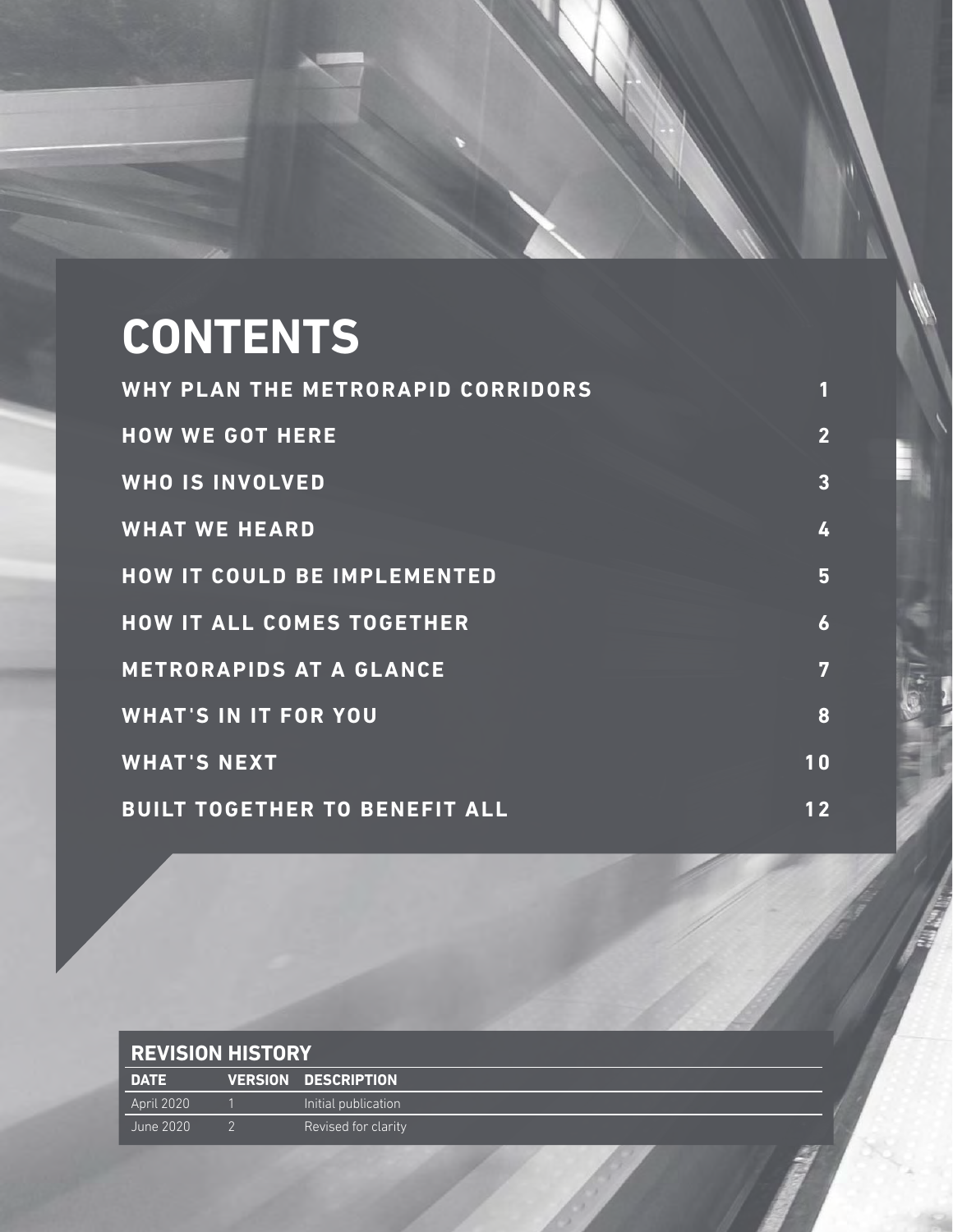### **WHY PLAN THE METRORAPID CORRIDORS**

Capital Metro began developing the Project Connect Vision Plan in 2016. The need for the Project Connect vision is the result of Central Texas' booming population which is projected to double by 2040. This growth will cause additional strain on the roadway network, result in increased travel times and travel costs, decrease our mobility, hinder our region's economic health, and threaten our air quality.

In December 2018, the Capital Metro Board of Directors approved the **Project Connect Vision Plan**, which identifed corridors for potential investment in High Capacity Transit (HCT), in addition to other improvements like new MetroRapid routes, Red Line improvements, development of the Green Line, additional MetroExpress routes with park-and-rides, and Neighborhood Circulators. In 2019, the Austin City Council approved the **Austin Strategic Mobility Plan** (ASMP), which establishes a policy goal to quadruple the share of commuters who use transit by 2039. The Project Connect Vision Plan is included as an integral part of the ASMP, and both initiatives provide a way forward for solving future mobility challenges the region faces.

This document provides an overview of the process used to evaluate enhanced transit options in Austin and the path to developing a proposed Locally Preferred Alternative (LPA), including how public and agency input was fused to craft the proposed LPA. Key features and benefts of the LPA are illustrated, and future actions on the path towards implementation are outlined.

#### *2019 Population: 2M+*

80688888888888888888888 80680656868680680656888 8868866888888888688888 80680680880880888808888 8068005688888888888888 8868866888888688668888 00 An BADD A BANDA A BADA A BAD 8068065688888888888888



 $\frac{1}{2}$  and  $\frac{1}{2}$  and  $\frac{1}{2}$  and  $\frac{1}{2}$  and  $\frac{1}{2}$  and  $\frac{1}{2}$  and  $\frac{1}{2}$  and  $\frac{1}{2}$  and  $\frac{1}{2}$  and  $\frac{1}{2}$  and  $\frac{1}{2}$  and  $\frac{1}{2}$  and  $\frac{1}{2}$  and  $\frac{1}{2}$  and  $\frac{1}{2}$  and  $\frac{1}{2}$  a 

#### **HOW THE METRORAPID CORRIDORS FIT INTO THE SYSTEM**

The Project Connect Vision Plan identifed MetroRapid Corridors as part of its proposed system plan. As part of the broader Capital Metro System, each of the seven MetroRapid corridors will be evaluated and assessed separately for possible federal funding.

Defining the LPA is part of the federal planning process and involves working with stakeholders to make sure all the pieces of Project Connect will ultimately work together to improve mobility, including maximizing coordination between the seven MetroRapid Corridors, the Orange and Blue & Gold Line Corridors, the Red and Green Lines, MetroExpress, and Neighborhood circulators.

This level of system planning has already begun and will continue as the MetroRapid Corridors advance through planning and engineering.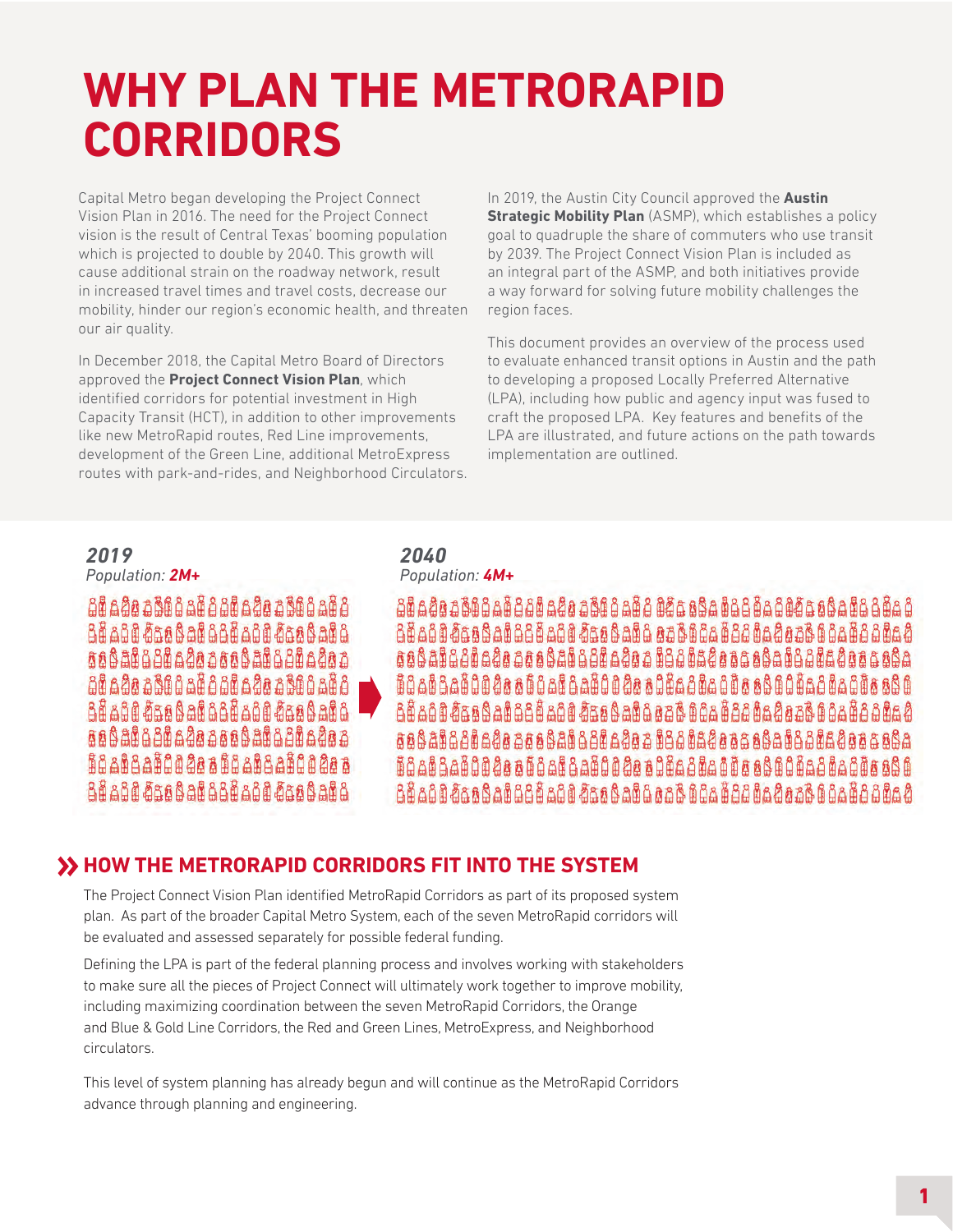#### **WHAT IS A LOCALLY PREFERRED ALTERNATIVE?**

Locally Preferred Alternative (LPA) is the technical term that the Federal Transit Administration (FTA) uses to describe a community-selected transit investment that is seeking federal capital funds. An LPA, or project, is made up of a corridor, vehicle, service plan, and any required support infrastructure. The LPA may be organized into phases for implementation.

### **HOW WE GOT HERE**

#### **X** THE PROCESS

analysis of the MetroRapid corridors. Capital Metro worked with stakeholders to determine the best transit investment for the MetroRapid Corridors through The outcome of the analysis will be a proposed LPA that is best suited to serve current and anticipated travel demand along the MetroRapid Corridors.

Detailed information on the study process and outcomes can be found on the resources page at Capital Metro's website (<www.projectconnect.com>).



**Project Implementation**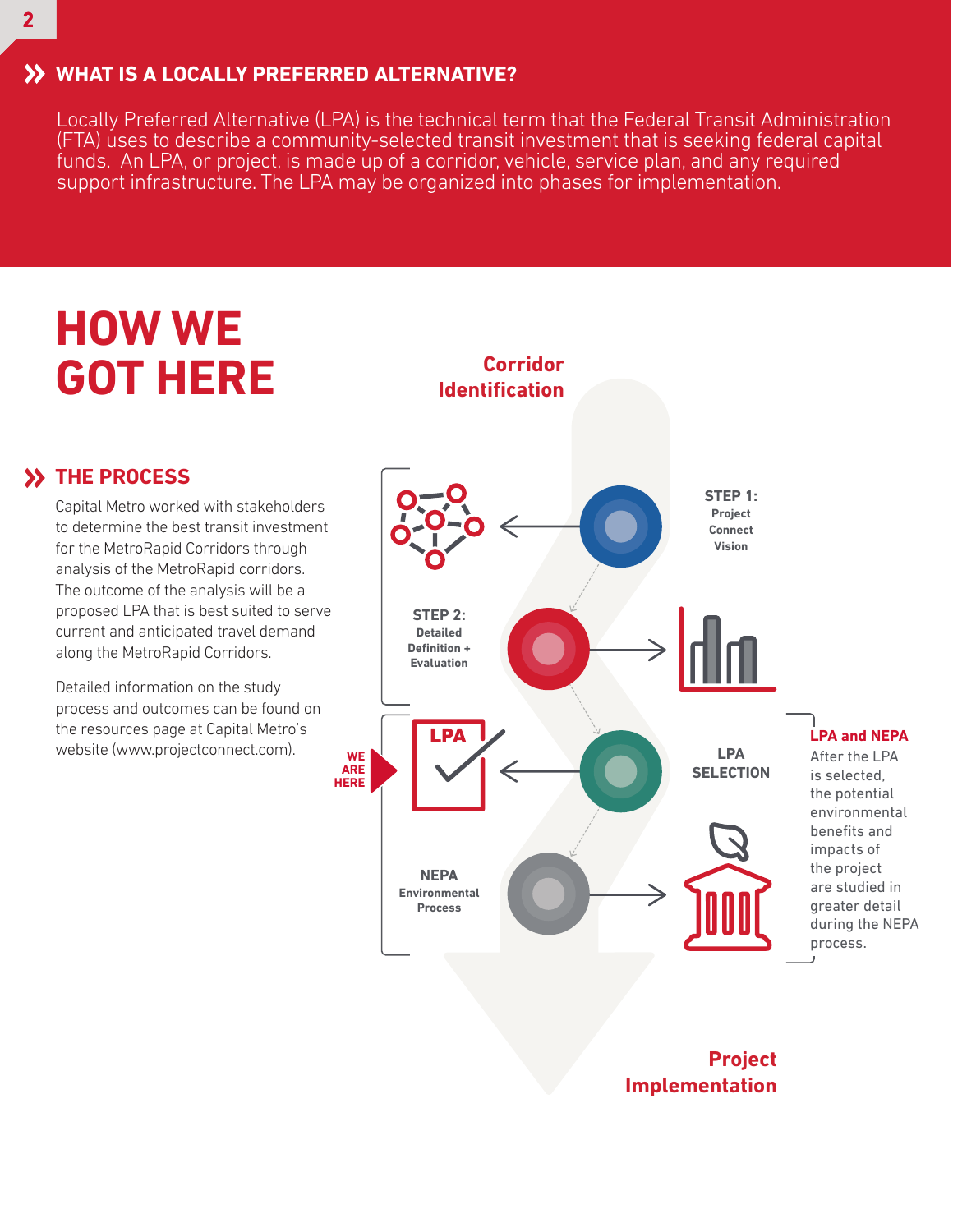### **WHO IS INV WHO IS INVOLOLVED VED**



#### **COMMUNITY LEADERS**

Public input has been essential to the development of the MetroRapid LPA. The engagement process included formal public engagement that was designed to share technical results with the public and seek feedback from communities to deepen the project team's understanding of local issues, considerations, and constraints. The process included a series of open house style meetings in the MetroRapid Corridors to discuss the Purpose and Need and corridorspecific concepts. In addition, a Virtual Open House (VOH) was conducted online to provide an opportunity for the public to review the materials provided at the in-person open house meetings. Additional details about Project Connect's engagement efforts can be viewed at the Community Engagement Dashboard at: www.capmetro.org/ get-involved.



Capital Metro conducted extensive outreach to stakeholders, including project-focused public meetings and numerous other outreach events as part of the Project Connect program.



#### **YOU, THE PUBLIC**

To date, Capital Metro has conducted formal public engagement to gather input on the MetroRapid corridors at key points in the process. Public engagement incorporated a range of outreach methods, including public open house events and an online virtual open house. Additional details about engagement efforts can be viewed at the Community Engagement Dashboard at: www.capmetro.org/get-involved.



#### **PARTNER AGENCIES**

The Capital Metro Board of Directors is the decision-making body for the MetroRapid Corridors and has worked closely with Capital Metro staff, the City of Austin staff, and Austin City Council through several joint sessions to build consensus on an LPA. Capital Metro will pursue federal funding from the Federal Transit Administration (FTA) and is working closely with the FTA to ensure that MetroRapid's progress is in alignment with FTA requirements. Partner agencies include the Texas Department of Transportation (TxDOT) and the Capital Area Metropolitan Planning Organization (CAMPO). In addition, throughout the process Capital Metro regularly convened a Technical Advisory Committee (TAC) of public agency staff members from local cities, counties, transportation agencies and other entities to provide technical feedback related to project engineering and design.

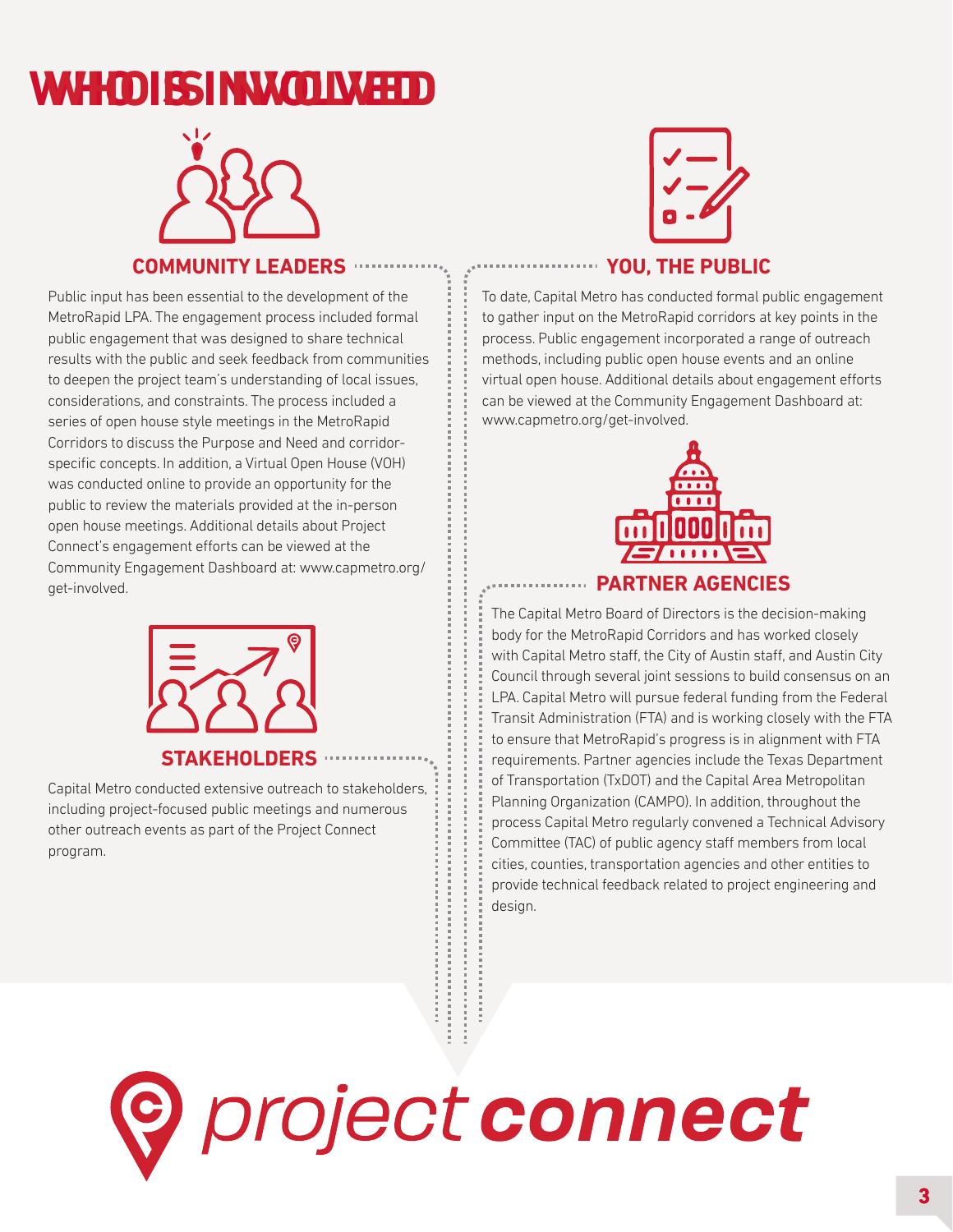#### **PUBLIC ENGAGEMENT PARTICIPANTS**   $\blacktriangleright$ **AGREE WITH THE CORRIDORS DRAFT NEED**



#### **PUBLIC ENGAGEMENT PARTICIPANTS AGREE**   $\boldsymbol{\Sigma}$ **H THE PROJECT'S DRAFT PURPOSE**



#### **PUBLIC ENGAGEMENT PARTICIPANTS IDENTIFIED THE METRORAPID CORRIDORS THEY ARE MOST LIKELY TO USE**



#### **WRITTEN COMMENTS ARE DIVIDED**   $\boldsymbol{\lambda}$ **INTO 11 CATEGORIES**







**There is broad concurrence with the Draft Purpose and Need Statement.** 

**Public support for all seven MetroRapid Corridors, with the highest level of public support for the Burnet and Lamar to Menchaca and Oak Hill Corridor.** 

**Nearly half of all comments were related to service area, connectivity, frequency, and accessibility.** 

**4** 

*Note: Based on survey responses during July and November 2019 Engagement.*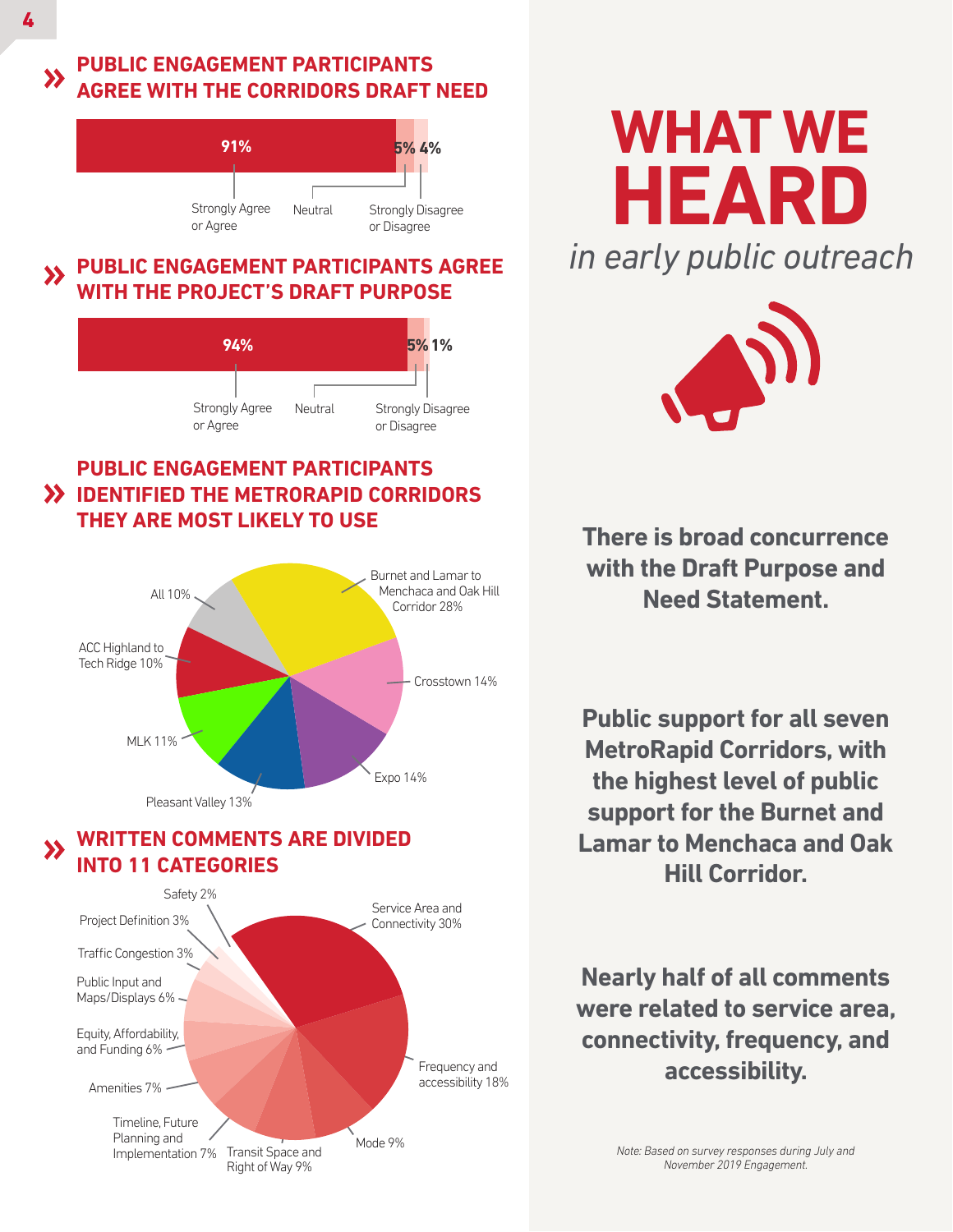### **HOW IT COULD BE IMPLEMENTED**

#### **PROJECT CONNECT CORRIDORS**

As the Project Connect corridors proceed through the federal process, the following defnitions will be used to categorize projects separately for engineering purposes. These definitions are most useful to the technical team but may be helpful in understanding how the Project Connect team will delineate projects within formal applications for federal funding. These corridor definitions are also used in this report to ensure that key performance metrics - such as capital cost and ridership – best refect the projects that will be carried into the federal environmental process.

#### **XX METRORAPID CORRIDOR LONG TERM VISION**



The MetroRapid Corridors work together as a system of interconnected services. A funding and construction sequencing plan will outline how and when each part of the system is paid for, built, and operated.

Phase 1 will include construction of Pleasant Valley, Expo, and Burnet and Lamar to Menchaca and Oak Hill Corridors.

Phase 2 will include construction of the MLK and Crosstown Corridors.

Phase 3 will include construction of the ACC Highland to Tech Ridge and Parmer Road Corridors.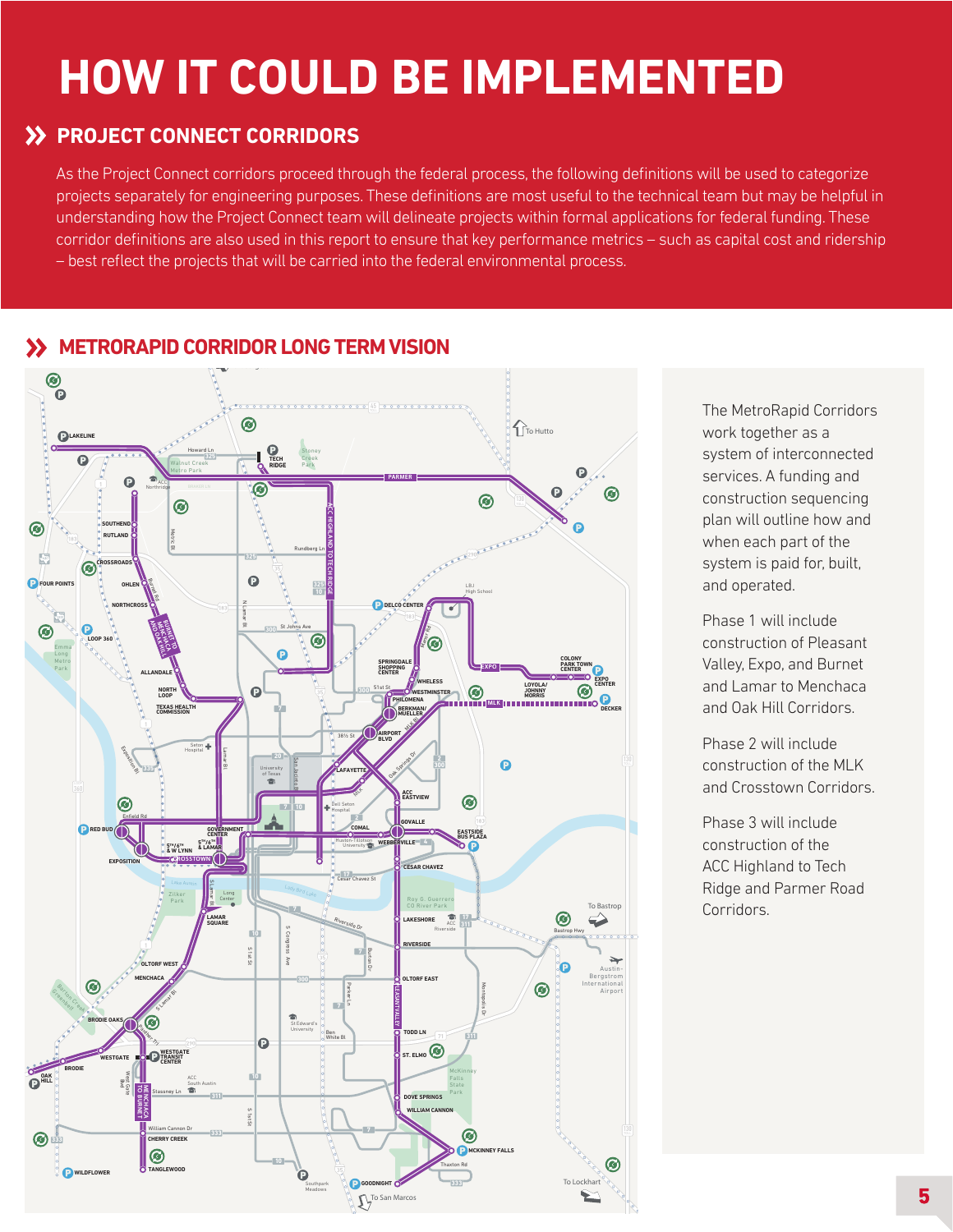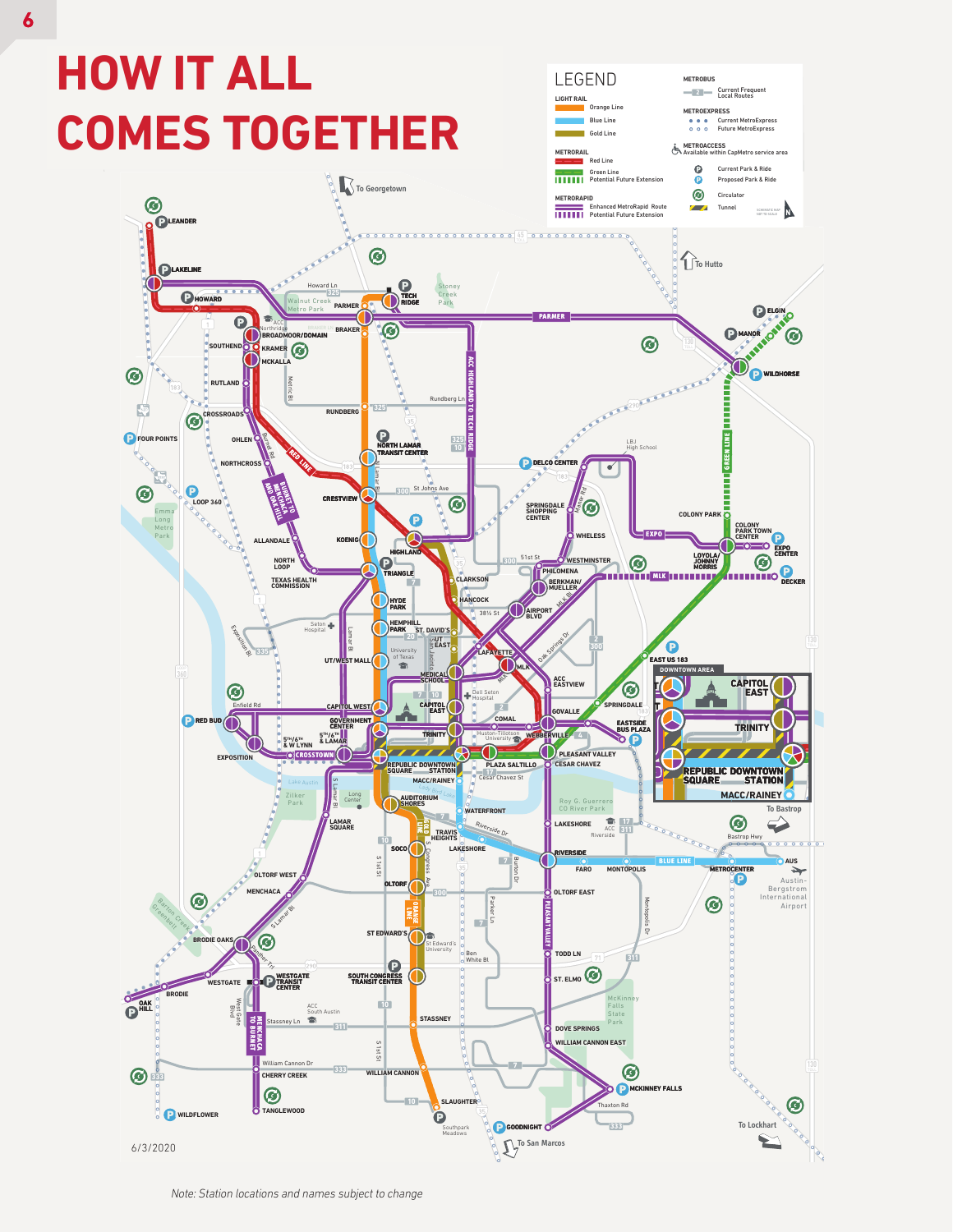

#### **WHAT IS THE PROPOSED METRORAPID CORRIDOR LPA?**

The MetroRapid LPA consists of the following corridors for enhanced transit options:

- ACC Highland to Tech Ridge
- Crosstown

• Expo • MLK

• Pleasant Valley

- 
- Burnet/Lamar to Menchaca/ Oak Hill
- Parmer

The proposed MetroRapid Corridor LPA would provide approximately 74 miles of new Bus Rapid Transit service on seven corridors with access at 193 stations throughout Central Texas\*. The MetroRapid Corridors would operate on existing roadways within existing travel lanes and service is currently planned to operate every 10 minutes during the day (7am-6pm) and every 15-20 minutes during the early morning and at night.

The MetroRapid Corridors are options to connect to planned HCT services (Blue/Gold and Orange Line

Corridors). Locations of connections to all proposed Project Connect System Plan services and existing routes will be determined in PE.

The MetroRapid Corridors would feature stations with shelters and transit amenities, and the MetroRapid Corridors would be served by electric buses.

Based on higher ridership, preliminary ratings for federal funding, and equitable service needs, implementation of the initial phase of MetroRapid service will include the Pleasant Valley, Expo, and Burnet/Lamar Menchaca to Oak Hill corridors. Future phases will include build out of additional MetroRapid Corridors.

\*Includes existing MetroRapid Route 803 mileage and stations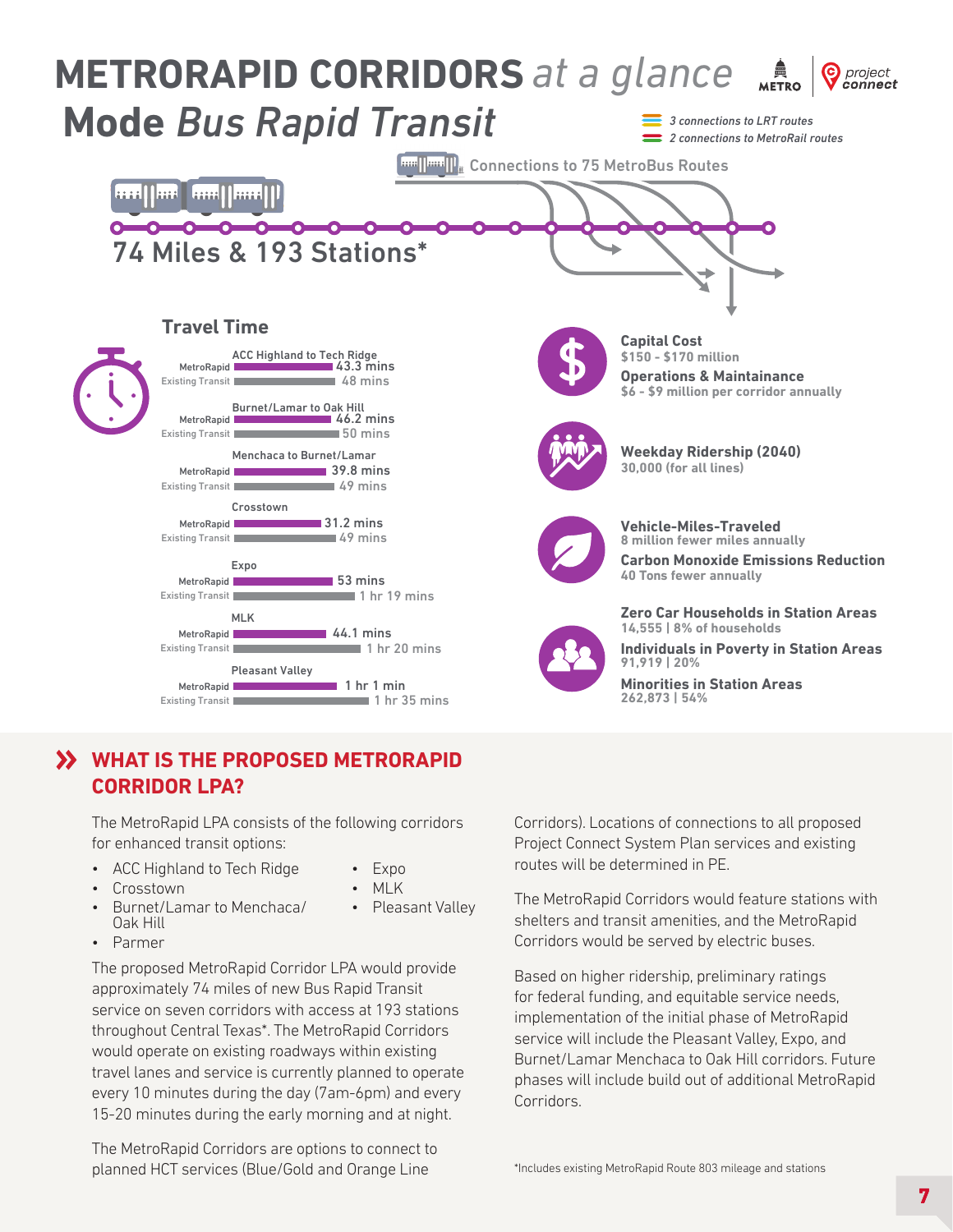## **WHAT'S IN IT FOR YOU**

#### **IMPROVED RELIABILITY**

- Opportunities for Traffic Signal Priority (TSP), near-level boarding, and off-board fare collection
- Faster, more efficient, and more predictable travel times throughout the day compared to existing bus service
- Provides a dependable system that gets you where you want to go quickly and on time

#### **STRENGTHENING THE NETWORK**

- Congestion continues to grow in Austin
- Investing in transit is a necessary complement to other transportation investments to keep Austin moving

#### **EXPANDED ACCESS TO JOBS**

- MetroRapid would improve Austinites' access to jobs
- Improved access to more than 488,000 jobs, including jobs in densely populated areas like ACC Highland
- Corridors provide improved access for households that are low-income or do not have access to a vehicle (twenty percent and dight percent of households along all corridors, respectively)
- Improved access would help employers connect with jobseeking Austinites

#### **EXPANDED SPAN OF SERVICE**

- Near 24-hour service: MetroRapid service would begin at 5:30am and operate until 3:30am the next day
- Improved mobility when coupled with more frequent service and faster travel times
- Early morning and late night transit needs will be better served

#### **INCREASED FREQUENCY AND FASTER TRAVEL**

- Service provided every 10 minutes throughout the day (7am-6pm)
- Less time spent at travel stops resulting in easier transfers and travel efficiency
- Connections between major activity centers such as Downtown Austin, the Domain and ACC Highland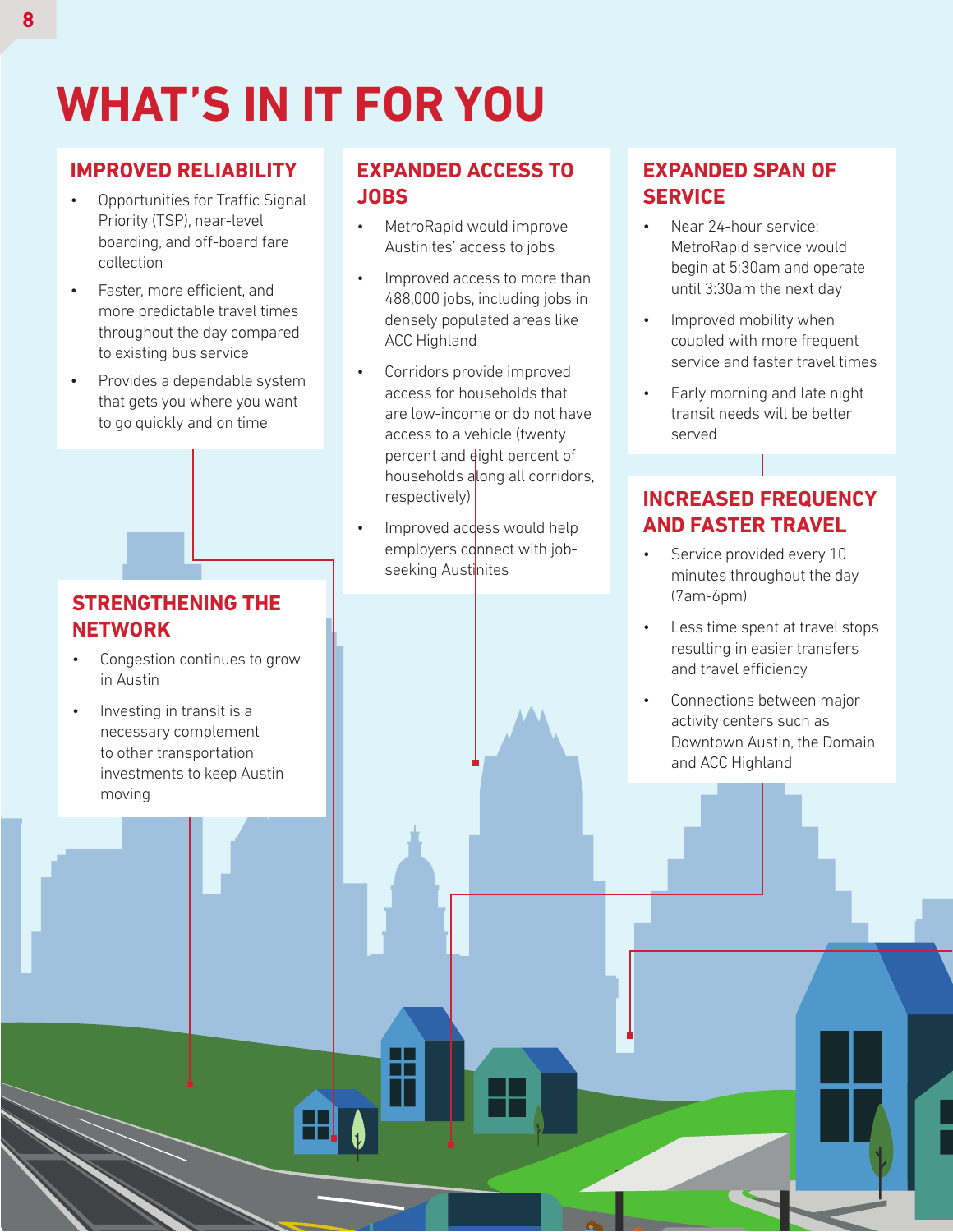#### **INCREASING OPTIONS**

- Connections with existing transit routes, with the Blue/Gold and Orange Line Corridors, and with each other
- Provides customers with multiple options to get to their destinations

#### **CONNECTING THE DOTS**

- Increased mobility between transportation options
- Connections to cars (parkand-rides), on foot (improved sidewalks), on wheels (bikes on vehicles), and beyond

#### **EXPANDING CHOICE**

- Designed to make transit more reliable
- Frequent, reliable, convenient connections to get you where you want to go without the headache of traffic and parking

#### **SUPPORT FOR REGIONAL PLANS**

- Supports regional plans such as Imagine Austin and the Austin Strategic Mobility Plan
- Imagine Austin core principles include encouraging a more compact city that is supported by a multi-modal transportation system and promotes mixed-use developments
- to get to work by 2040. This • Austin Strategic Mobility Plan goal that 16 percent of Austinites will use transit goal will require significant transit investment including implementation of the MetroRapid Corridors

#### **THRIVING COMMUNITIES**

- Our region's population expected to double in next 20 years
- MetroRapid investment would help focus the region's growth and development
- Investment in enhanced transit will help create attractive places to live, work, and play

#### **INVESTING IN THE FUTURE**

• MetroRapid Corridors would use electric buses providing a step forward towards a more sustainable future

**9**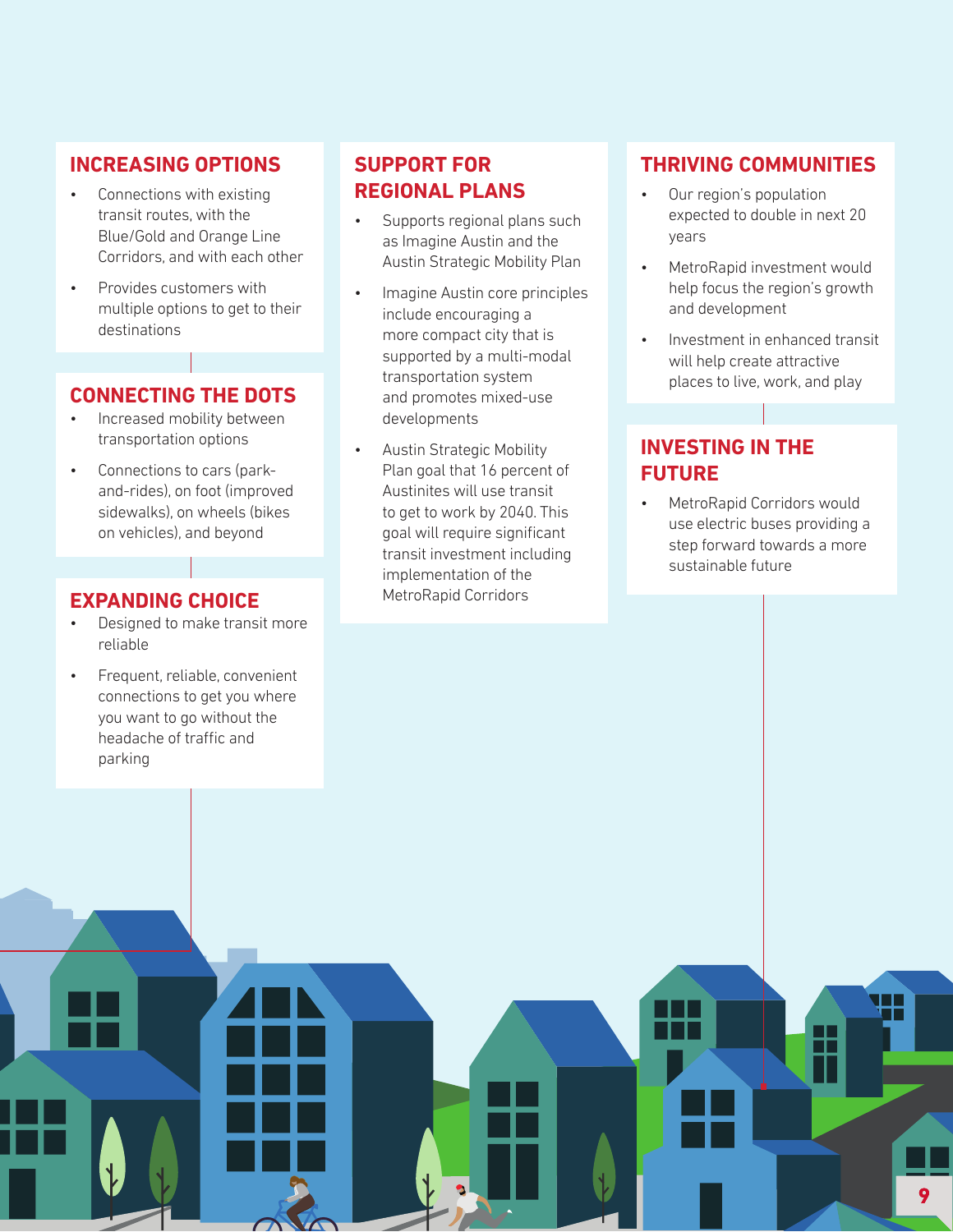## **WHAT'S NEXT**

Once the Capital Metro Board of Directors adopts the MetroRapid LPA, with the support of the Austin City Council, MetroRapid Corridors will be ready to advance through next steps in the implementation process. These next steps include: identifying an implementation plan including funding, completing the federal environmental review process, completing fnal design, and starting construction. Capital Metro will continue to engage with the community as the MetroRapids projects advance.

# **MetroRapids**  *It's time for regional public transit we can rally behind. It's Go Time!*

#### **EXAMPLE IT BE FUNDED?**

Once an LPA is adopted, the MetroRapid projects would be eligible for Federal funding in line with recent trends in Capital Investment Grant (CIG) authorizations. The CIG program may award up to 50% of the capital cost. Other funding will primarily come from local sources, and authorization of new local funding to be directed towards some or all of the MetroRapid projects could be on the potential transit referendum.

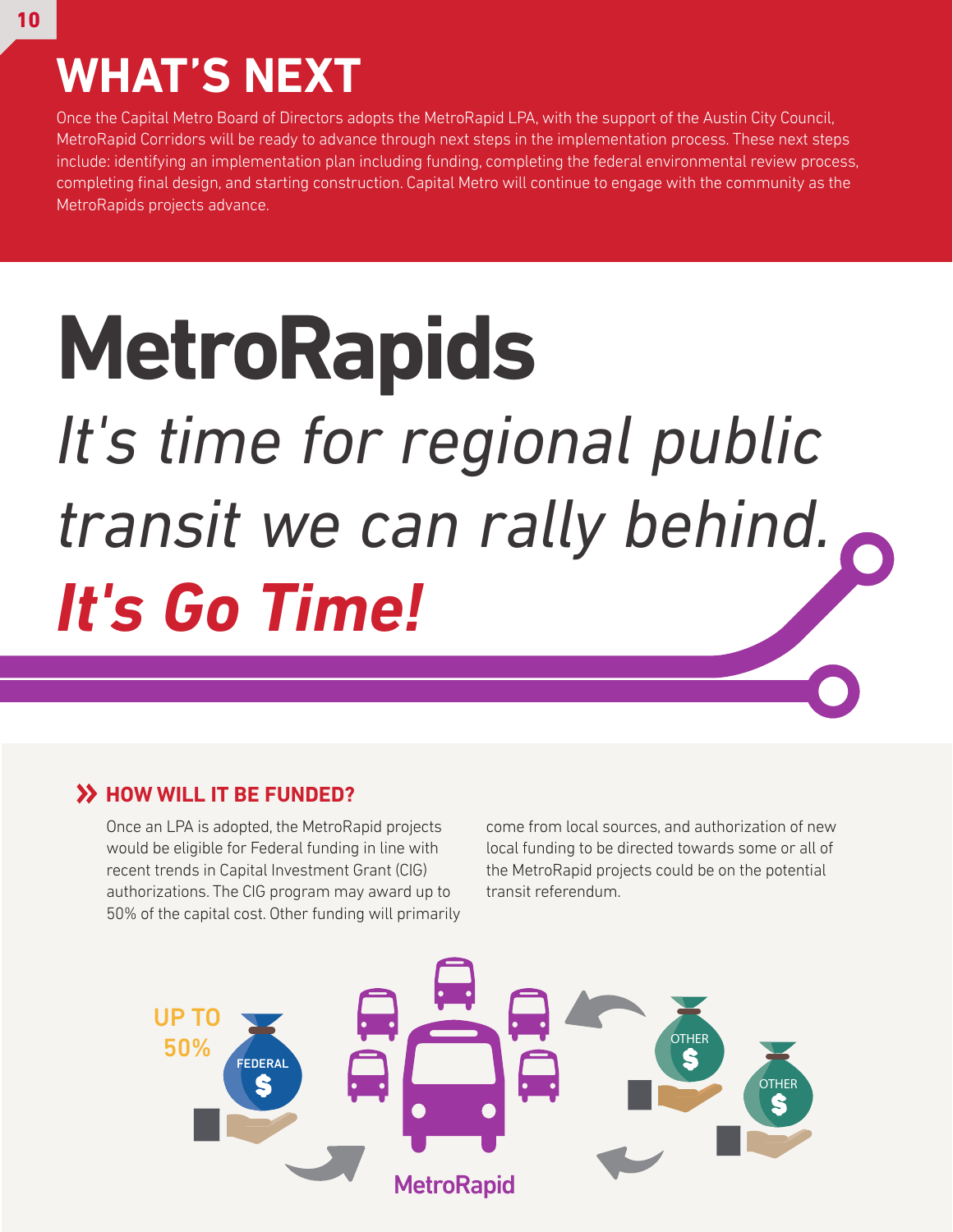# **WHAT'S NEXT?**

#### LPA: Independent Corridors

- Necessary step for federal funding
- Board & City adopt LPA
- CAMPO adopts LPA into Long Range Transportation Plan (LRTP)

#### System Plan: All LPAs

• Board adopts System Plan to guide Project Connect Implementation

#### Implementation

- Finalize funding package
- City Council approves funding recommendation
- Captial Metro Board approves funding recommendation
- Develop Implementation Plan
- Define projects for construction/funding



### **MetroRapid Implementation**

#### Environmental Work (NEPA)

Potential impacts to natural, social, and built environments

**Engagement** 

#### Project Development - Small Starts

- Complete Environmental Review Process **Grant Agreement**
- Gain commitment of all non-Small Starts funding
- Complete sufficient engineering and design



- FTA funds
- Construction begins